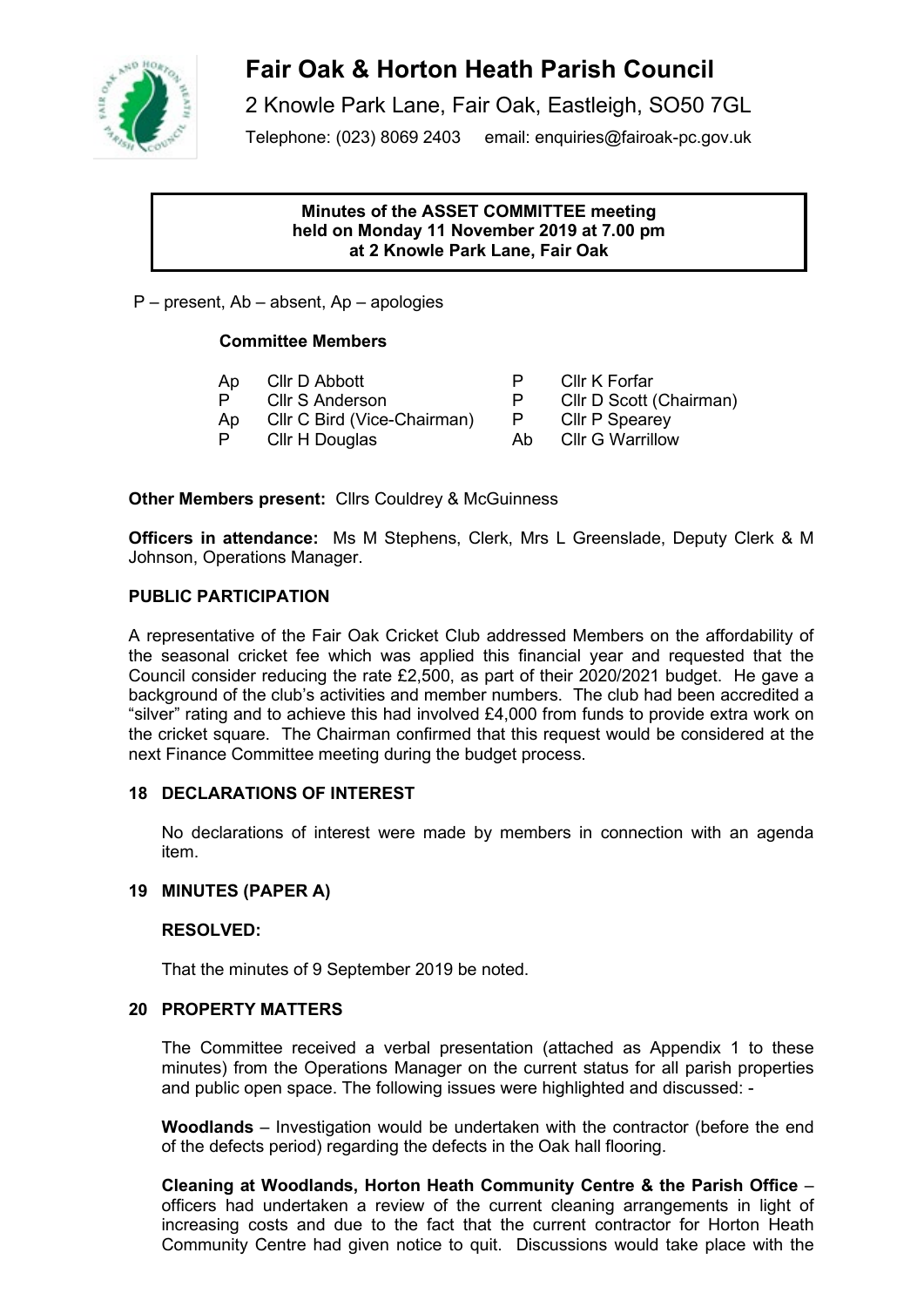relevant staff regarding undertaking all cleaning in-house. This would be discussed formally at the Finance Committee including a temporary review (6-months) period should this be agreed.

**Allotments –** owing to the water-logged condition of plot C15 at Knowle Park this would be used for wildflowers.

**Knowle Park (ear marked cemetery land)** – Officers would seek professional advice regarding the suitability of the land as cemetery space. Findings would be reported back to the next Committee.

## **RESOLVED:**

That the presentation be noted.

# **21 PEMBERS HILL PLAY AREA (REPORT B)**

Members discussed the future transfer of Pembers Hill Play area as outlined in Report B.

After receiving further clarification from Eastleigh Borough Council regarding the section 106 obligations as well as the opportunities this could bring to the Parish to develop innovative play provision; it was:

# **RESOLVED:**

- a) That the Parish Council accept the transfer of the public open space at Pembers Hill Drive; and
- b) That following successful transfer, the Clerk and the Operations Manager commence the design of the area.

# **22 GARAGES AT SHORTS ROAD AND FAIR OAK CEMETERY (REPORT C)**

Members discussed the proposals to demolish the garage at the cemetery as set out in Report C.

The Clerk asked for the proposals to rent out the garage at Shorts Road to be deferred pending further investigation on the land.

#### **RESOLVED:**

That the garage at the Cemetery be demolished at a cost of approximately £260.

#### **23 CCTV PROVISION (REPORT D)**

Members discussed the provision of CCTV Fire & Introducer Alarm to one provider.

#### **RESOLVED:**

- a) That the Council contract out its CCTV and alarm provision to Firecare at a cost of £1,830 per annum; and
- b) That further investigations be undertaken regarding the future monitoring of the CCTV footage by an outside provider as well as digital updates and officers submit their findings to the next Committee meeting.

# **24 MEADOWSWEET WAY PLAY AREA**

Members considered the future options for the Meadowsweet Way play area and the other open space around the Community Centre following the Play Inspection report.